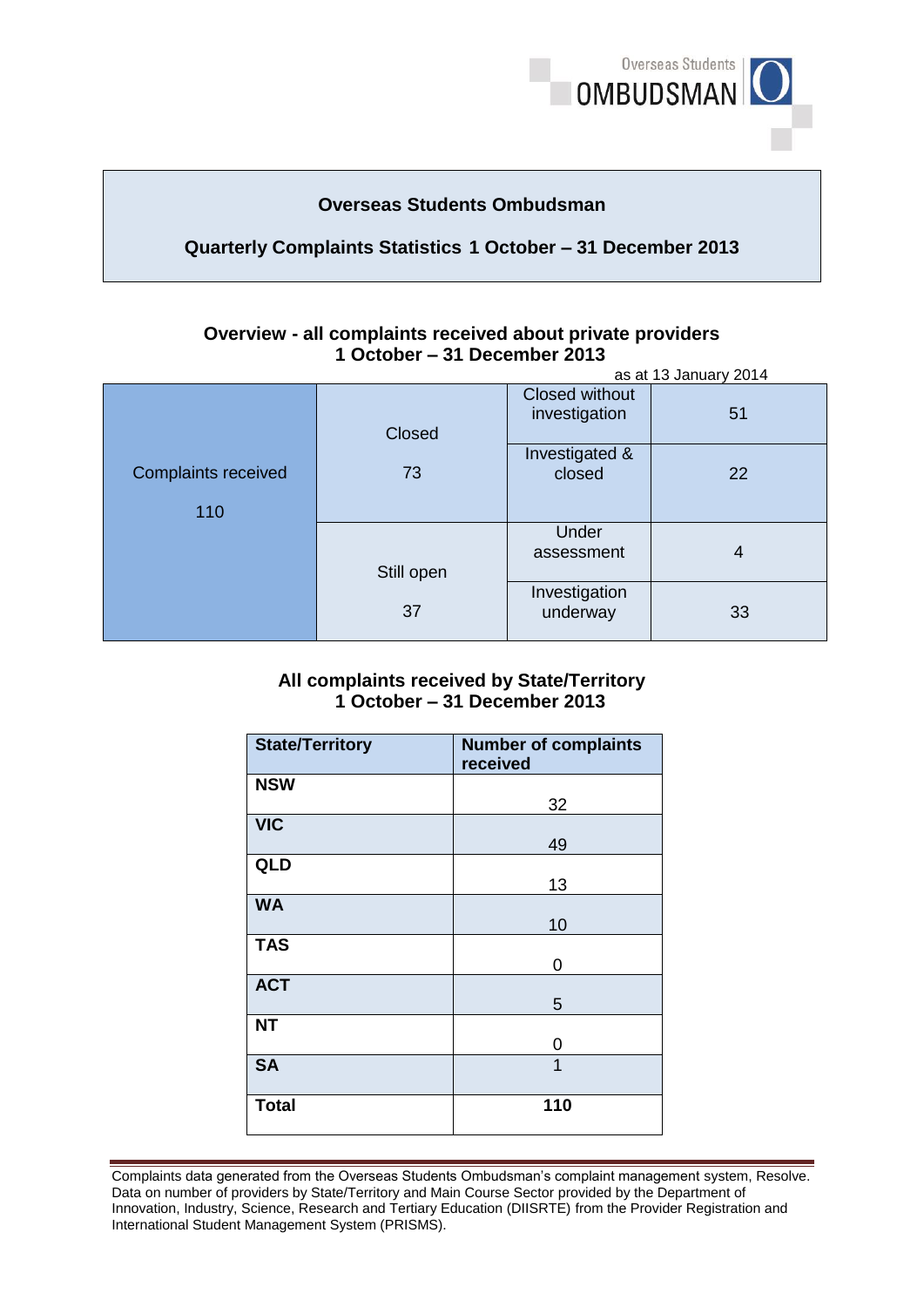

# **Private registered providers within OSO jurisdiction as at 13 January 2014**

| <b>State/Territory</b> | <b>Number of private</b><br><b>CRICOS providers in</b><br><b>OSO</b> jurisdiction |
|------------------------|-----------------------------------------------------------------------------------|
| <b>NSW</b>             | 269                                                                               |
| <b>VIC</b>             | 240                                                                               |
| QLD                    | 256                                                                               |
| <b>WA</b>              | 85                                                                                |
| <b>TAS</b>             | 11                                                                                |
| <b>ACT</b>             | 12                                                                                |
| <b>NT</b>              | 5                                                                                 |
| <b>SA</b>              | 100                                                                               |
| <b>Total</b>           | 996                                                                               |

#### **Investigations completed, by education sector 1 October – 31 December 2013**

| <b>Sector</b>           | <b>Number of</b><br>investigations<br>completed | <b>Number of</b><br>providers in OSO<br>jurisdiction by<br><b>PRISMS 'main</b><br>course sector' |
|-------------------------|-------------------------------------------------|--------------------------------------------------------------------------------------------------|
| <b>ELICOS</b>           | 5                                               | 102                                                                                              |
| <b>Higher Education</b> | 9                                               | 82                                                                                               |
| <b>Non-Award</b>        | 3                                               | 10                                                                                               |
| <b>Schools</b>          | $\overline{2}$                                  | 428                                                                                              |
| <b>VET</b>              | 16                                              | 374                                                                                              |
| <b>Total</b>            | 35                                              | 996                                                                                              |

Complaints data generated from the Overseas Students Ombudsman's complaint management system, Resolve. Data on number of providers by State/Territory and Main Course Sector provided by the Department of Innovation, Industry, Science, Research and Tertiary Education (DIISRTE) from the Provider Registration and International Student Management System (PRISMS).